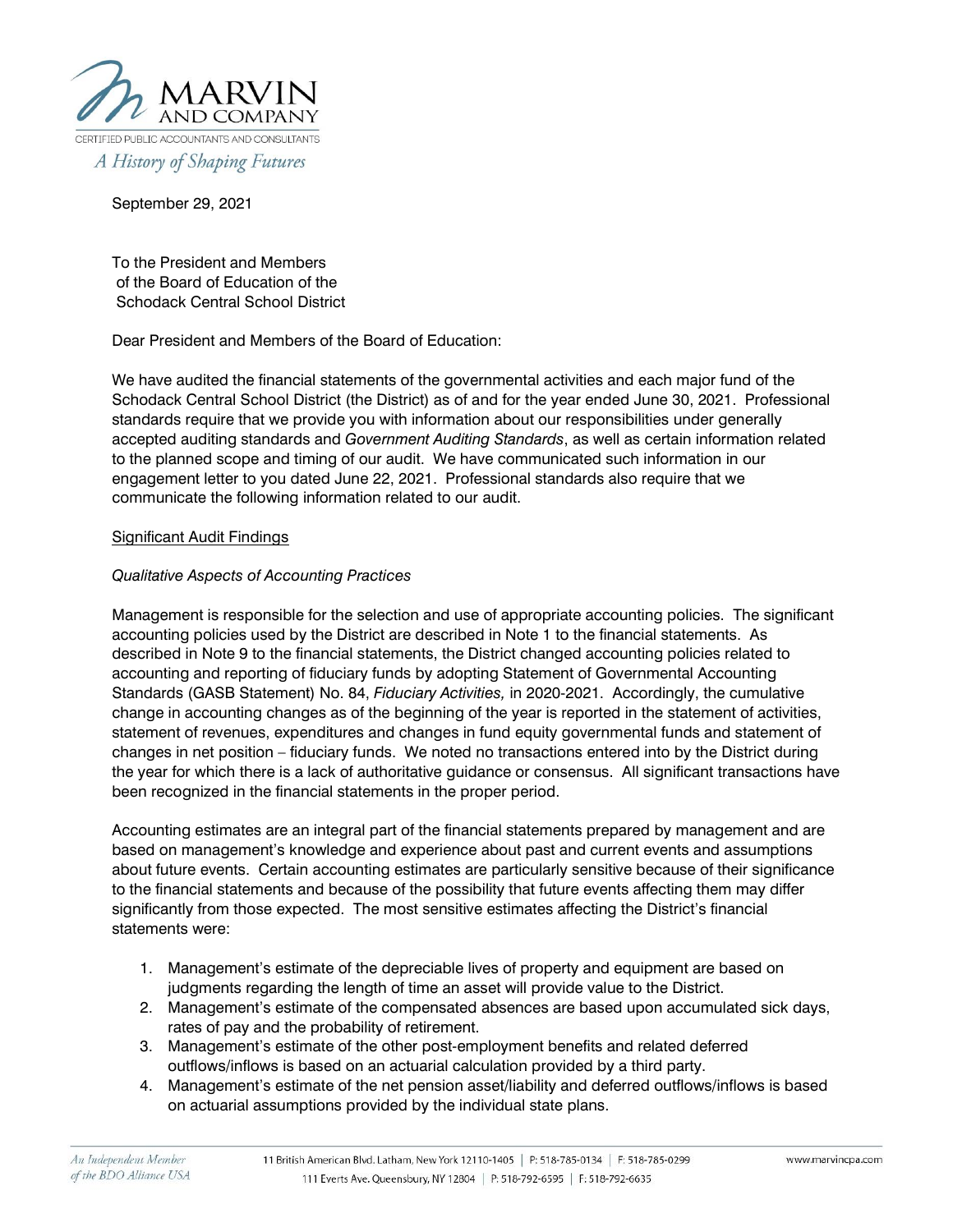We evaluated the key factors and assumptions used to develop each of the above estimates in determining that it is reasonable in relation to the financial statements taken as a whole.

Certain financial statement disclosures are particularly sensitive because of their significance to financial statement users. The most sensitive disclosures affecting the financial statements are those related to the other postemployment benefits and pension plans.

The financial statement disclosures are neutral, consistent, and clear.

### *Difficulties Encountered in Performing the Audit*

We encountered no difficulties in dealing with management in performing and completing our audit.

#### *Corrected and Uncorrected Misstatements*

Professional standards require us to accumulate all known and likely misstatements identified during the audit, other than those that are clearly trivial, and communicate them to the appropriate level of management. Management has corrected all such misstatements. In addition, none of the misstatements detected as a result of our audit procedures and corrected by management were material, either individually or in the aggregate, to each opinion audit's financial statement taken as a whole.

#### *Disagreements with Management*

For purposes of this letter, a disagreement with management is a financial accounting, reporting, or auditing matter, whether or not resolved to our satisfaction, that could be significant to the financial statements or the auditor's report. We are pleased to report that no such disagreements arose during the course of our audit.

### *Management Representations*

We have requested and received certain representations from management that are included in the management representation letter dated September 29, 2021.

### *Management Consultations with Other Independent Accountants*

In some cases, management may decide to consult with other accountants about auditing and accounting matters, similar to obtaining a "second opinion" on certain situations. If a consultation involves application of an accounting principle to the District's financial statements or a determination of the type of auditor's opinion that may be expressed on those statements, our professional standards require the consulting accountant to check with us to determine that the consultant has all the relevant facts. To our knowledge, there were no such consultations with other accountants.

### *Other Audit Findings or Issues*

We generally discuss a variety of matters, including the application of accounting principles and auditing standards, with management each year prior to retention as the District's auditors. However, these discussions occurred in the normal course of our professional relationship and we believe our responses were not a condition to our retention.